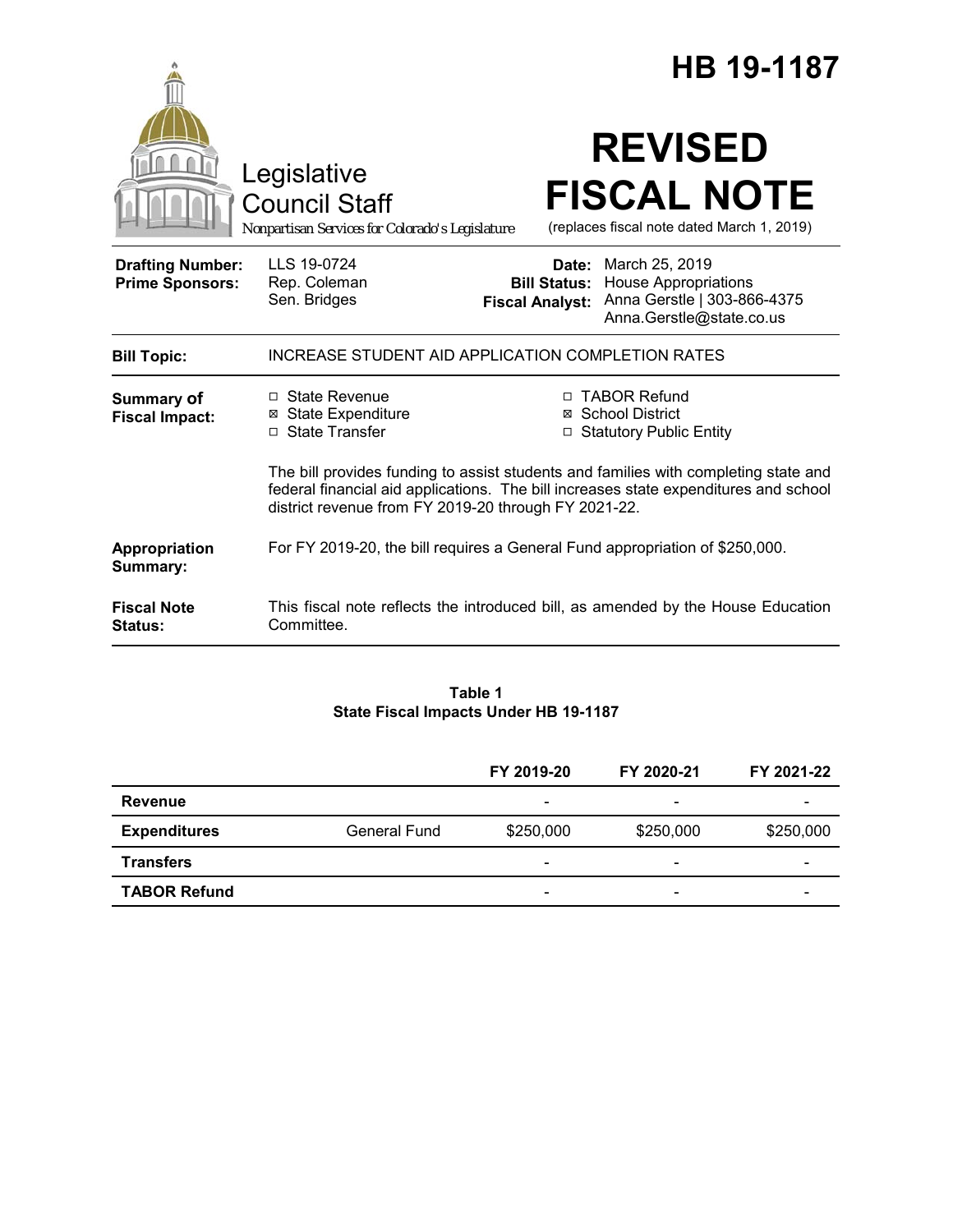March 25, 2019

# **Summary of Legislation**

The bill requires that the General Assembly appropriate \$250,000 per year in FY 2019-20, FY 2020-21, and FY 2021-22 for the State Board of Education to distribute to local education providers that receive a school counselor corps grant. Local education providers must use the additional funding to :

- develop and distribute information regarding the process for and benefits of completing the Free Application for Federal Student Aid (FAFSA), and state financial aid applications;
- training school counselors on best practices to support students and families with filling out the FAFSA and state financial aid applications, with an emphasis on supporting communities with historically low completion rates; and
- organizing opportunities for students and families to meet with stakeholders who assist in completing the FAFSA and state financial aid applications.

The bill requires that a comparison of the number of students who completed the FAFSA and state financial aid applications each year a grant is awarded be included in the annual report submitted to CDE by grant recipients. The bill is repealed July 1, 2023.

## **Background**

The School Counselor Corps Grant Program was created in 2008 to increase the availability of school-based counseling and increase the graduation rate and percentage of students who continue into postsecondary education. Since the program's inception, 427 secondary schools, representing 101 districts, have participated. For FY 2018-19, the program was appropriated about \$10.0 million from the State Education Fund, and 2.0 FTE. CDE may use up to 3 percent of the appropriation for administrative expenses.

### **State Expenditures**

The bill increases state General Fund expenditures in the Colorado Department of Education (CDE) by \$250,000 annually in FY 2019-20 through FY 2021-22. This funding will be distributed to grant recipients. The number of local education providers awarded a grant has ranged from 10 to 25 per year, with some education providers serving multiple sites.

CDE will incur additional workload to distribute the funding to local education providers that receive a school counselor corps grant, and to incorporate additional information into the annual grant program report. This workload can be accomplished within current appropriations. The fiscal note assumes that CDE will not be required to provide subject matter expertise to grantees related to student financial aid completion methods and process. Should that expertise be required, the costs will not exceed 3 percent of the appropriation (\$7,500), as is specified under current law for the school counselor corps grant program appropriation.